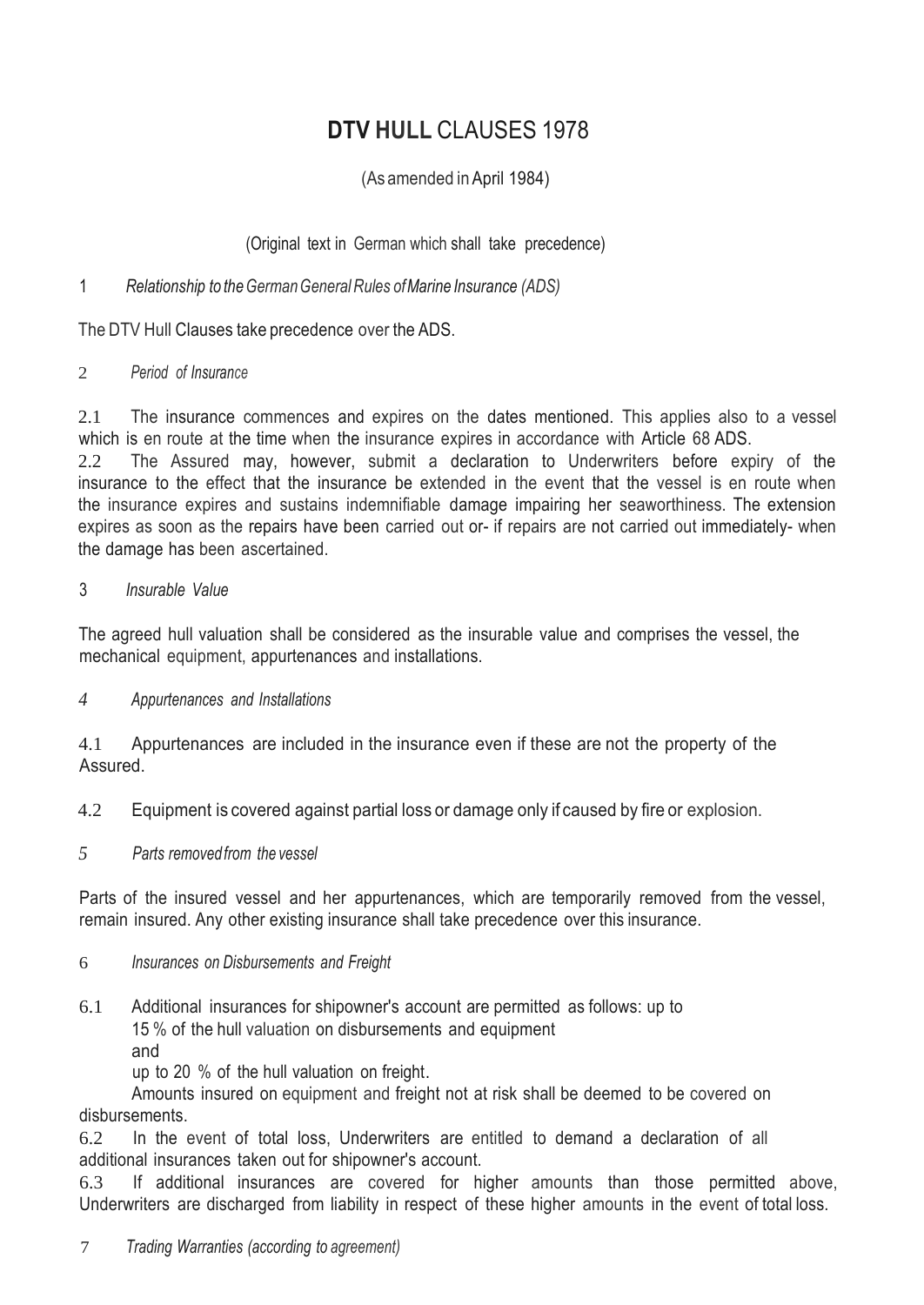# 7.1 European Trading

The insurance applies to voyages between all European places and all places in the Mediterranean and Black Sea,

limited

to the north by the 70th degree Lat. N., excluding Greenland, but including direct voyages to and from Kirkenes and Murmansk and

voyages to and from the White Sea, provided that on the outward voyage the vessel does not pass Honnigsvaag prior to the 10<sup>th</sup> May and does not commence the return voyage from the last port of call at White Sea after the 31st October,

to the south by the Atlantic Coast of Africa up to and including Casablanca,

to the west by and including Iceland, but excluding the Canary Islands and the Azores.

# 7.2 Worldwide Trading

The insurance applies to voyages to and from all places. Excluded, however, are voyages

1. north of 70° Lat.N. except voyages direct to and from Kirkenes and Murmansk and voyages to and from the White Sea provided that on the outward voyage the vessel does not pass Honnigsvaag prior to the 10th May and does not commence the return voyage from the last port of call at the White Sea after the 31st October,

2. to and from Greenland,

3. south of 50° Lat.S. except voyages to and from places in the Argentine, Chile and Falkland Islands and voyages to and from places of the permitted trading area,

4. North America:

at the Atlantic Coast

north of 52° 10' Lat.N. and west of 50° Long.W., south of 52° 10' Lat.N. in the area within the lines Battle Harbour / Pistolet Bay; Cape Ray / Cape North; Port Hawkesbury/ Port Mulgrave and Baie Comeau/Matane between 21st December and 30th April b.d.i.,

west of the fine Baie Comeau / Matane (but not west of Montreal) between 1st December and 30th April b.d.i.,

on the Great Lakes or the St. Lawrence Seaway west of Montreal, on the Pacific Coast north of 54° 30' Lat.N. or west of 13°50' Long.W.,

5. East Asia

to and fromthe Behring-Sea, north of 46° Lat.N. and Siberia except Vladivostok and Nakhodka,

- 6. Indian Ocean to and from the Kerguelen, Crozet Islands and Prince Edward Islands,
- 7. Warranted not to sail with Indian coal as cargo

- between 1stMarch and 30th June b.d.i.,

-between 1stJuly and 30th September b.d.i., except voyages to places in Asia, not west of Aden and not east of Singapore.

7.3 Breach of the agreed trading warranties shall be deemed to be an alteration of risk

# *8 Premium Payment*

8.1 The premium is to be paid in advance for each 3months' period.

8.2 Additional premiums shall be paid together with the following quarterly instalment.

8.3 The discount is 7.5%.

The premium must be received by Underwriters within 10 days after commencement of the 3 months' period. If the payment is effected through a broker, the premium must be received by him within the above mentioned period and must be passed on immediately, but it must be received by Underwriters within further sever, days at the latest.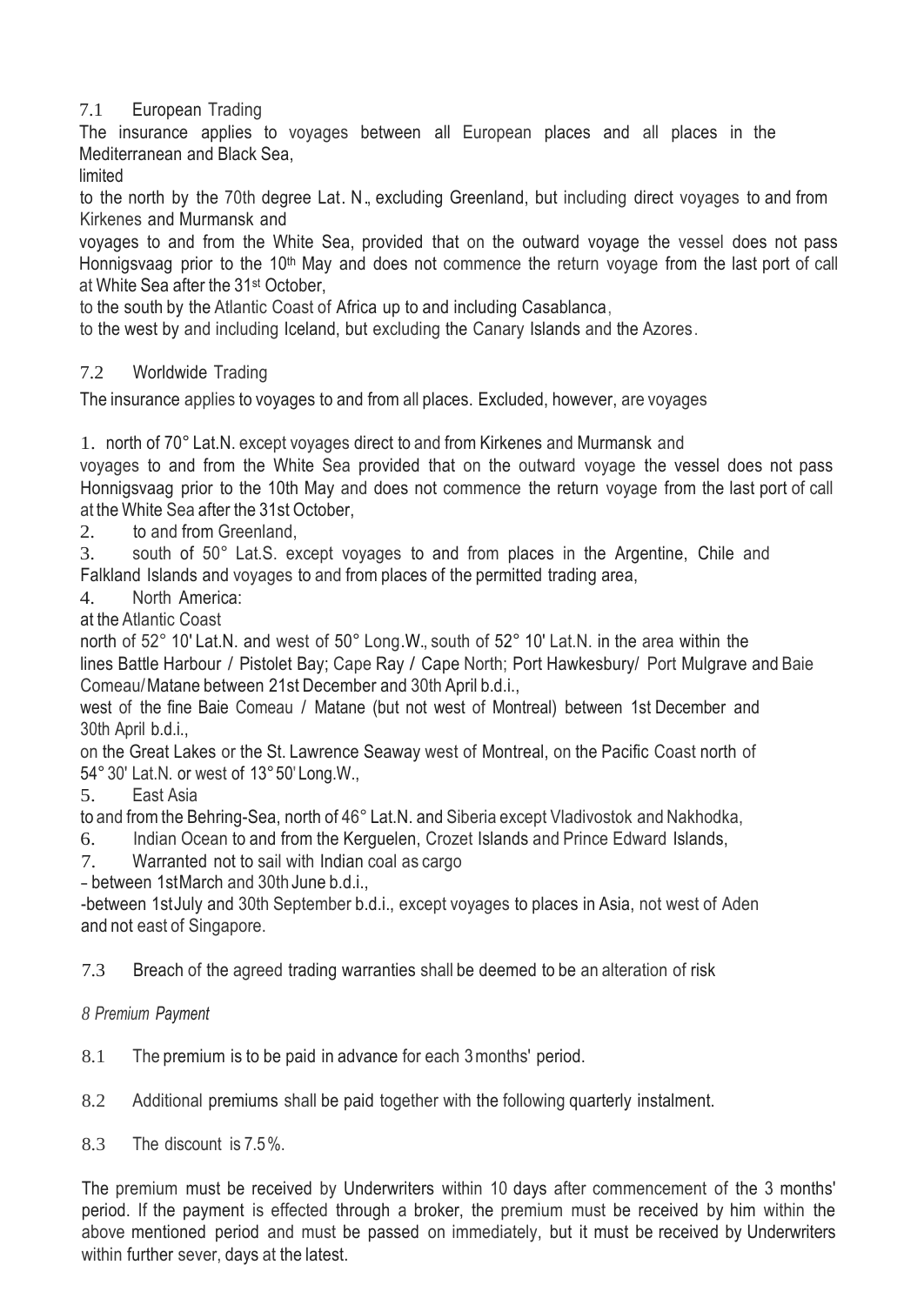8.4 If the premium is not received within the above mentioned periods, no discount will be granted from the commencement of the 3 months' period during which the delay has occurred; Underwriters have then the right to cancel the insurance within a period of 5 days.

If Underwriters cancel the insurance, the cover will terminate with Articles 67 and 68 ADS being cancelled on expiry of the 5th day after the notice of cancellation has been received by the Assured, unless the insurance has terminated earlier.

8.5 If Underwriters pay the amount insured or the difference between the amount insured and the proceeds in accordance with Article 77 ADS, the annual premium is payable . The portion of the annual premium which has not yet been paid in advance is to be paid without deduction of a discount, but with the deduction of any returns which the Assured is entitled to receive.

8.6 The Assured may offset any counter claims which have not yet become due against the premium amount only if Underwriters have given their consent in writing; in that event Article 16, Section 2,ADSwill be cancelled.

The Underwriters are entitled to offset any claims due against the next premium instalment payable.

9. *Leadership- Co-insurance.*

9;1 For insurances written by more than one Underwriter, each individual Underwriter is always liable only for his own proportion and not jointly.

9.2 Agreements between the leading Underwriter and the Assured , with the exception of increases in values, are binding upon the co-insurers. The same applies to the settlement of claims and recovery actions.

9.3 The leading Underwriter is also authorized , on behalf of the co-insurers, to sign mortgage clauses and pledging notices aswell as to issue guarantee declarations in accordance with Clause 24.

9.4 Notifications any declarations of legal intent received by the leading Underwriter shall be deemed to have also been received by the co-insurers.

9.5 The leading Underwriter is authorised by co-insurers to conduct legal proceedings on

their behalf. This applies to lawsuits in ordinary courts as well as in courts of arbitration.

Also binding on co-insurers is a judgement or an agreement after legal proceedings or an arbitration award if this was directed against the leading Underwriter for his own share only. If the share of the leading Underwriter does not reach the sum necessary for an appeal or revision, the Assured- upon demand of the leading Underwriter or of a co-insurer is obliged to extend the suit to a second or if necessary to a third or further Underwriter until the sum has been reached. If the Assured does not comply with this demand, the first sentence shall not apply.

# *10 Lay- up Returns*

10.1 if the vessel is laid up in a safe port for more than 14consecutive follows, premiums to be returned as follow :

Hull insurance: 65 % of the gross premium rate, provided that the vessel is laid up unemployed without cargo and not under repair, but

minimum premium per month 0.5 %o

maximum premium per month 3 0 %

45 % of a of the gross premium rate n all other cases. except conversion of the vessel,but minimum premium per month 0, 75 %

maximun premium per month 4, 7 % days, Additional

insurances: premium per month 0,3 %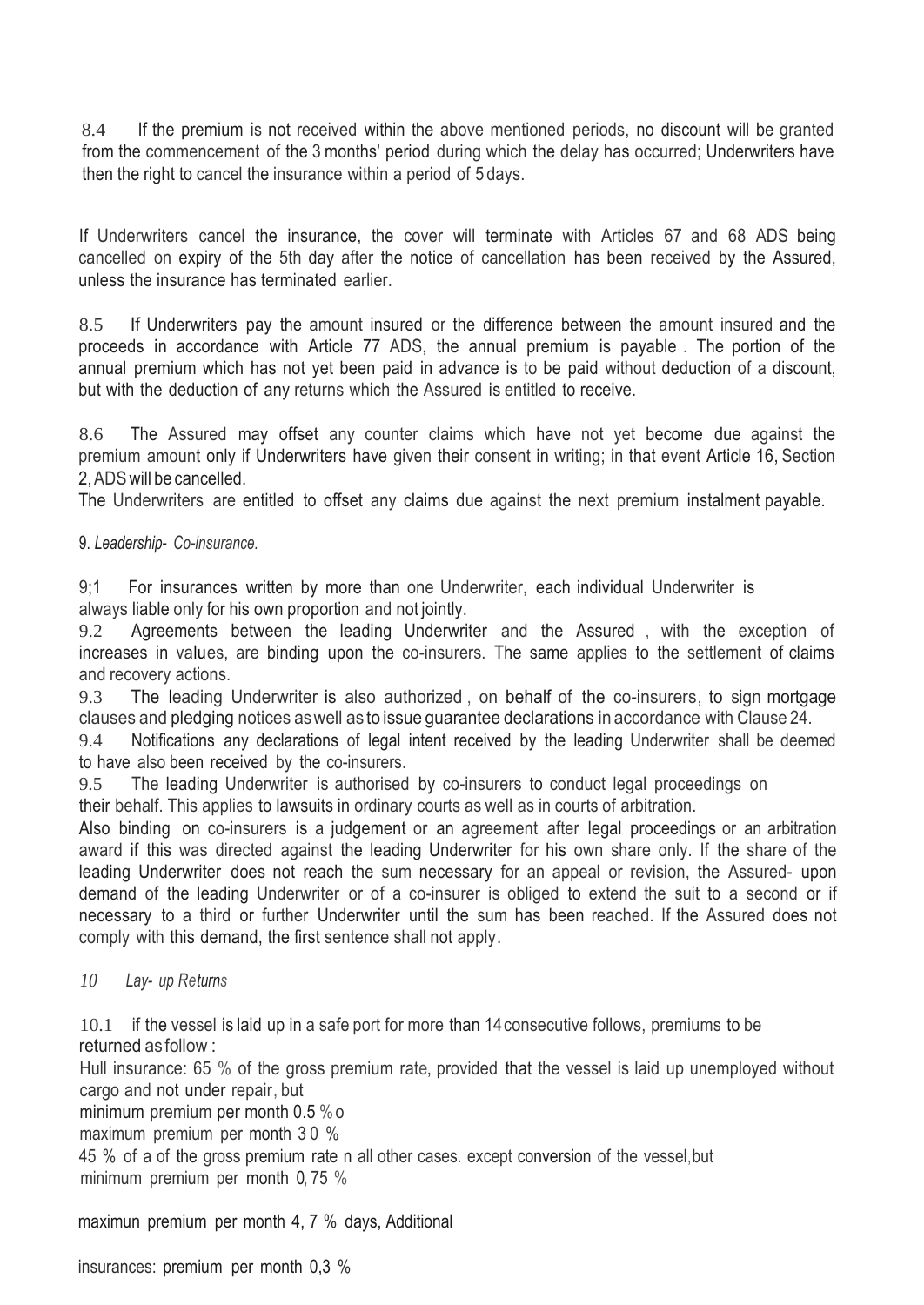10.2 The premium return will be calculated on a pro rata basis for the first full 15 days, and accordingly for any further full days,

10.3 The lay- up return will be calculated quarterly.

10.4 Additional premiums remain unaffected.

10.5 In general, no lay-up returns will be granted if the laying up takes place outside the trading warranties or if it is solely or partly caused by strikes, riots, war, seizure or detention by authority, usurpation of power or armed rebellion.

# *11. Alteration of Risk*

11.1 The Assured is entitled to alter the risk and to allow such alteration by a third party.

11.2 If the Assured alters the risk or receives knowledge of any alteration of risk, he has to disclose the facts immediately to Underwriters.

11.3 If the Assured has not disclosed any increase in risk, Underwriters shall be discharged from liability, unless the non-disclosure was not intentional, or the increase in risk had no effect on the occurrence of the loss or damage or the extent thereof.

11.4 In the event of an increase in risk Underwriters shall be entitled to an additional premium to be agreed, unless such increase in risk is made in the interest of Underwriters, or is demanded by humanity or by an insured occurrence which might result in loss or damage.

11.5 The following especially is to be regarded as alteration of risk:

1. docking or entering slipways with cargo;

2.uncustomary towage services either rendered orreceived, except in cases of distress;

3.breach of the agreed trading warranties;

4. loading or discharge operations at sea from orinto another ocean-going vessel;

5.waiver of subrogation agreements in time charterparties exceeding customary practice;

6.employment of the vessel inmilitary manoeuvres.

# *12. Change of Management*

12.1 If the manning, fitting-out and inspection of the vessel is transferred to new management, the Assured is under obligation to give previous notice to Underwriters.

12.2 Underwriters have the right to cancel the insurance within 14 days after receipt of such notification, with 14 days notice of cancellation.

12.3 In the event of the Underwriters giving notice of cancellation, the provisions of Articles 66 to 68 ADS remain unaffected .

12.4 The premium will be adjusted in the same way as in case of sale of the vessel.

12.5 In case of non-disclosure Underwriters are discharged from liability, unless the nondisclosure was not intentional.

# *13 Sale of Vessel*

If the insured vessel is sold, the insurance shall terminate in accordance with Article 50, Section 2, ADS. As far as the return of premium is concerned, Article 50, Section 2, ADS will be amended to the effect that the premium due for the later period will be refunded; Underwriters, however, entitled to premium for the additional time of coverage in accordance with Article 34, Section 2 of the Ship Rights Act.

# *14 Dangerous Cargo- Bulk Cargo*

Article 60 ADS is replaced by the following provision:

14.1 Underwriters do not cover loss or damage resulting from goods which are precluded from carriage or which are only admitted for carriage in accordance with the German regulations for the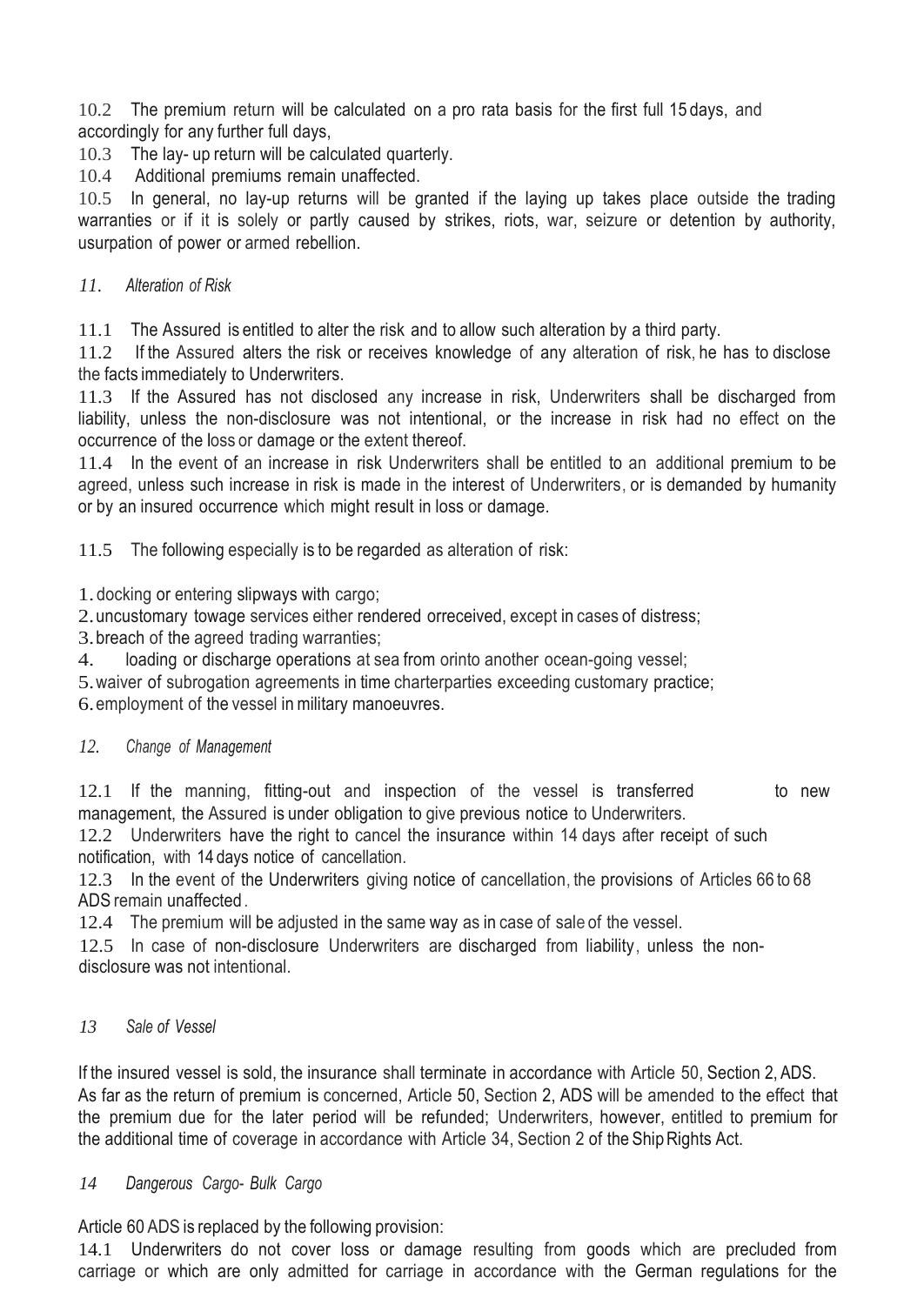carriage of dangerous goods if these regulations were violated in connection with the carriage and the loss or damage is due to such violation, unless the Assured proves that he has complied with the regulations and has performed everything necessary to secure the observance thereof in connection with the carriage or neither knew nor ought to have known of such carriage.

14.2 In case of loading in a foreign port under regulations existing in such port, the Assured has the option of complying either with these regulations or with the German regulations .

14.3 For loss or damage caused by bulk cargo, the provisions of Clause 14.1 and 14.2 above shall apply with regard to legal regulations and orders of authorities as well as rules and instructions of the classification society.

#### *15 Act s of Violence*

The insurance against the risks of political acts of violence, labour disturbances, riots, civil commotions

and piracy may be cancelled at any time either individually or collectively with 14 days' notice.

#### *16 WarRisks*

16.1 The insurance does not cover the risks of war, civil war or warlike events, as well as events arising

independent of a state of war - from the hostile use of engines of war and the presence of engines of war as a consequence of one of these risks.

16.2 In alteration of Article 35, Section 2, ADS, Underwriters remain liable where a vessel in consequence of a risk as per Clause 16.1does not commence or discontinues the voyage, or calls at a port of refuge.

#### *17 Seizure*

17.1 The insurance does not cover the risks of seizure or other deprivation by measures of authorities.

17.2 Underwriters remain liable for a loss caused by a court order or by the enforcement thereof, provided they have to indemnify the Assured for the claim brought forward against him in the course of the legal proceedings.

*18. Pollution Hazard*

This insurance includes loss of or damage to the vessel directly caused by any governmental authority acting under the sovereign power to prevent or mitigate a pollution hazard, or threat thereof, resulting directly from a peril covered under this policy, provided such act of governmental authority has not resulted from want of due diligence by the Assured whilst preventing or mitigating such hazard or threat.

#### 19. *Nuclear Energy*

19.1 Underwriters are not liable for third party liability claims caused by radioactive materials .

19.2 Underwriters also do not cover loss or damage if the German regulations or the rules and instructions of the classification society for the carriage of radioactive material have been violated and the loss or damage is due to such violation.

Underwriters shall not be discharged from liability if the Assured proves that he has complied with the foregoing regulations, rules and instructions and has performed everything necessary to secure the observance thereof during the carriage or neither knew nor ought to have known of such carriage.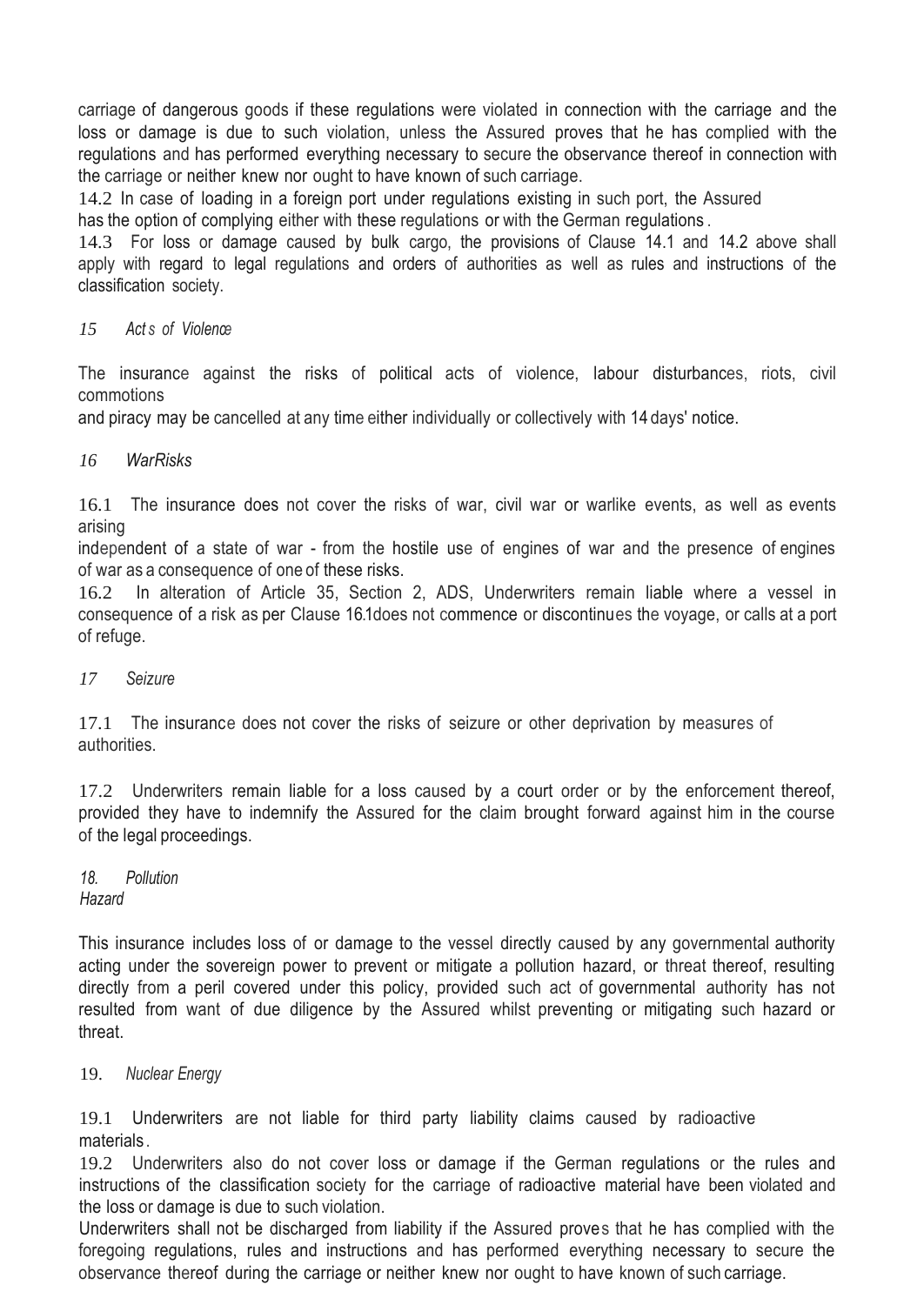In case of loading of radioactive materials in a foreign port under regulations existing in such a port, the Assured has the option of complying either with these regulations or with the German regulations.

19.3 Underwriters are discharged from liability to such extent as the Assured receives or would receive compensation from a third party if this insurance had not been effected.

20. *Machinery*

20.1 The term "machinery" includes in particular:

The main propulsion installation with shaft and propeller, auxiliary aggregates, pumps, refrigerating installations, deck engines and associated equipment, but with the exception of pipes with fittings, as well as storage tanks, service tanks and associated equipment.

20.2 Article 65ADS is replaced by the following provision:

The insurance covers loss of or damage to the machinery of the vessel proximately caused by

insured perils

latent defect due to a material or manufacturing fault

error or defect in construction,breakage of a shaft.

The insurance does not cover loss or damage resulting from gross neglect of the insured installations over a lengthy period of time.

20.3 Additional deduction applying to machinery damage caused by negligence

In the event of a claim for loss of or damage to the machinery recoverable under this insurance and attributable in part or in whole to negligence of the master, officers or crew, the Assured shall, in addition to the deductibles agreed, also bear in respect of each accident or occurrence

an amount equal to 10% of the balance of such claim. This deduction shall be limited to 1% of the hull value, maximum DM100000

21. *Deductible*

21.1 Article 34 ADS is replaced by the following provision: A

deductible will be agreed in each case.

21.2 The deductible will apply to each occurrence of damage. Claims for damage by heavy weather or ice occurring during a single sea-passage between two successive ports shall be treated as being due to one accident.

21.3 The deductible will not apply:

-in the event of total loss and equivalent cases as per Article 123,first sentence, ADS

-togeneral average contributions

-to sacrifices

-to third party claims

-to expenses as per Article 32, Section 1,Subsections 1and 2, ADS.

21.4 Deductions according to Ice Clauses will apply additionally.

# 22. *Ice Damage*

In case of damage by ice, the Ice Clauses - according to the ice class of the vessels -will apply.

# 23. *Seaworthiness*

Article 58ADS is replaced by the following provision:

23.1 Underwriters are not liable for loss or damage resulting from the vessel having put to sea in a state of unseaworthiness, especially from her not having been properly equipped, manned, or loaded, or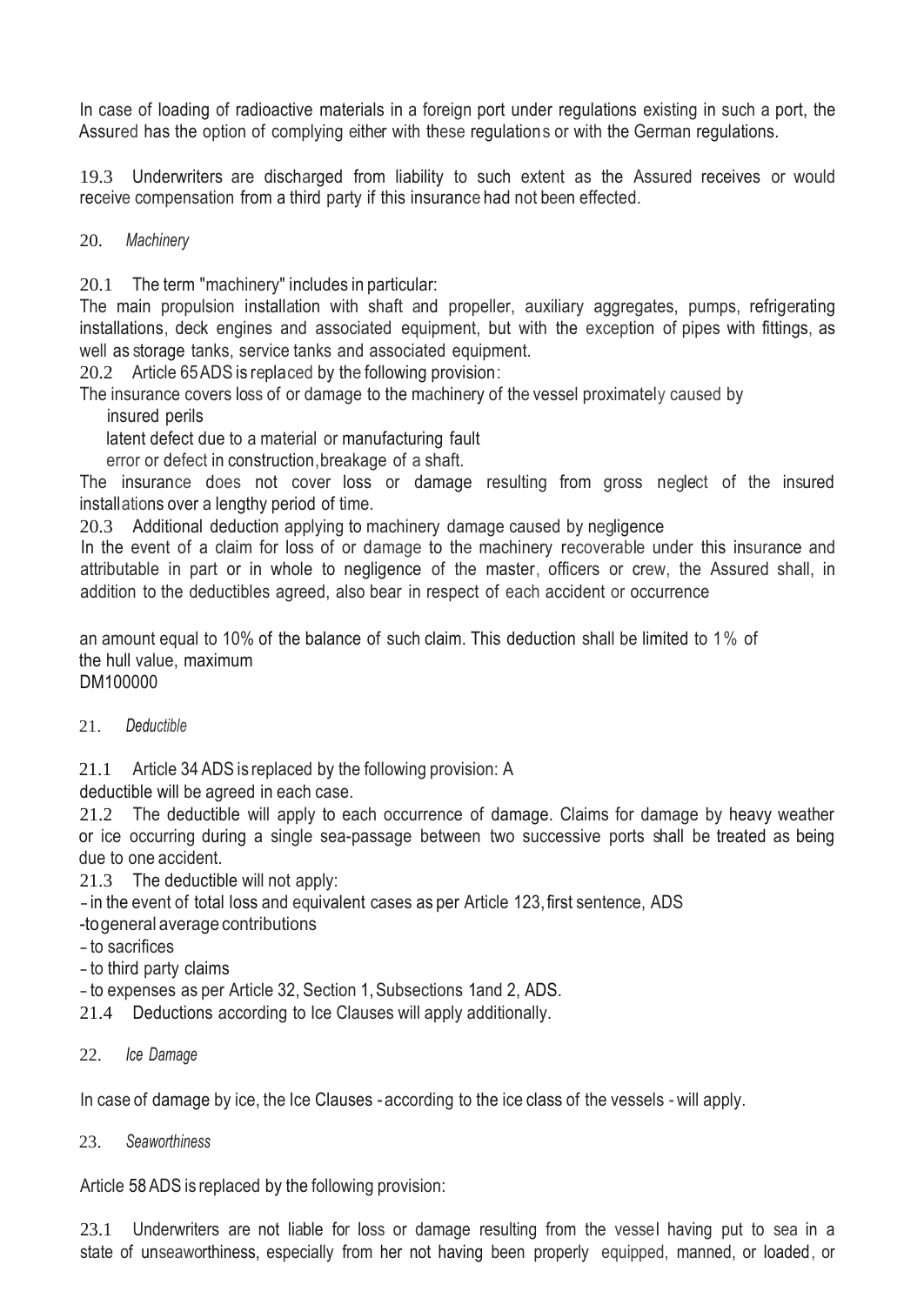without the documents necessary for the vessel, the crew, or her cargo, or without the highest class of a recognized classification society and without the sailing permission certificate of the See-Berufsgenossen schaft (Board of Ship Safety and Social Security) or if under foreign flag - of the competent authority.

23.2 This provision shall not apply if the unseaworthiness is due to reasons beyond the control of the Assured.

#### *24. Bail*

If the Assured is under obligation to provide security for an insured loss, or if the provision of security for such a loss is necessary in order to prevent impending arrest, Underwriters will undertake to issue a guarantee in accordance with the conditions of the policy or to pay the required amount to be deposited .

#### 25. *Evidence of Loss*

In the event of loss or damage being investigated by a German Maritime Court or by a similar foreign authority, Underwriters prior to the payment of an indemnity shall be entitled to request the presentation of the final verdict of the Maritime Court or the decision of the foreign authority. In cases of total loss and missing vessel the payment of indemnity is subject to the presentation of such document.

#### 26. *Loss arising from delay in payment*

In the event of dispute between Underwriters and the Assured being settled by a legal court or by a court of arbitration, Underwriters- apart from their liability for interest as provided for by law- shall not be liable to the Assured for any loss arising from delay in payment unless Underwriters have delayed the fulfilment of their obligations wilfully.

# 27. *Wear and Tear*

Article 59 ADS is replaced by the following provision:

27.1 Underwriters are not liable for loss or damage caused by ordinary wear and tear, or by age, by rot,rust, corrosion, worms or cavitation.

27.2 If the loss or damage may be attributed partly to one or more causes enumerated in Clause 27.1 and partly to an insured peril, Underwriters will indemnify proportionately to such extent as the peril insured against was contributory . This does not apply if an insured peril was the proximate causeof thelossordamage.

#### *28. Deductions "new for old"*

Deductions in respect of loss or damage specified in Article 75, Section 3, Subsection 1 and Article 76,Sections 1-8,ADS,will not apply.

#### 29. *Bottom Painting*

Underwriters will indemnify the costs of painting caused by the insured damage. The costs of scraping and toxic painting shall be paid in proportion to the time, which corresponds to the remaining period of the paint's durability.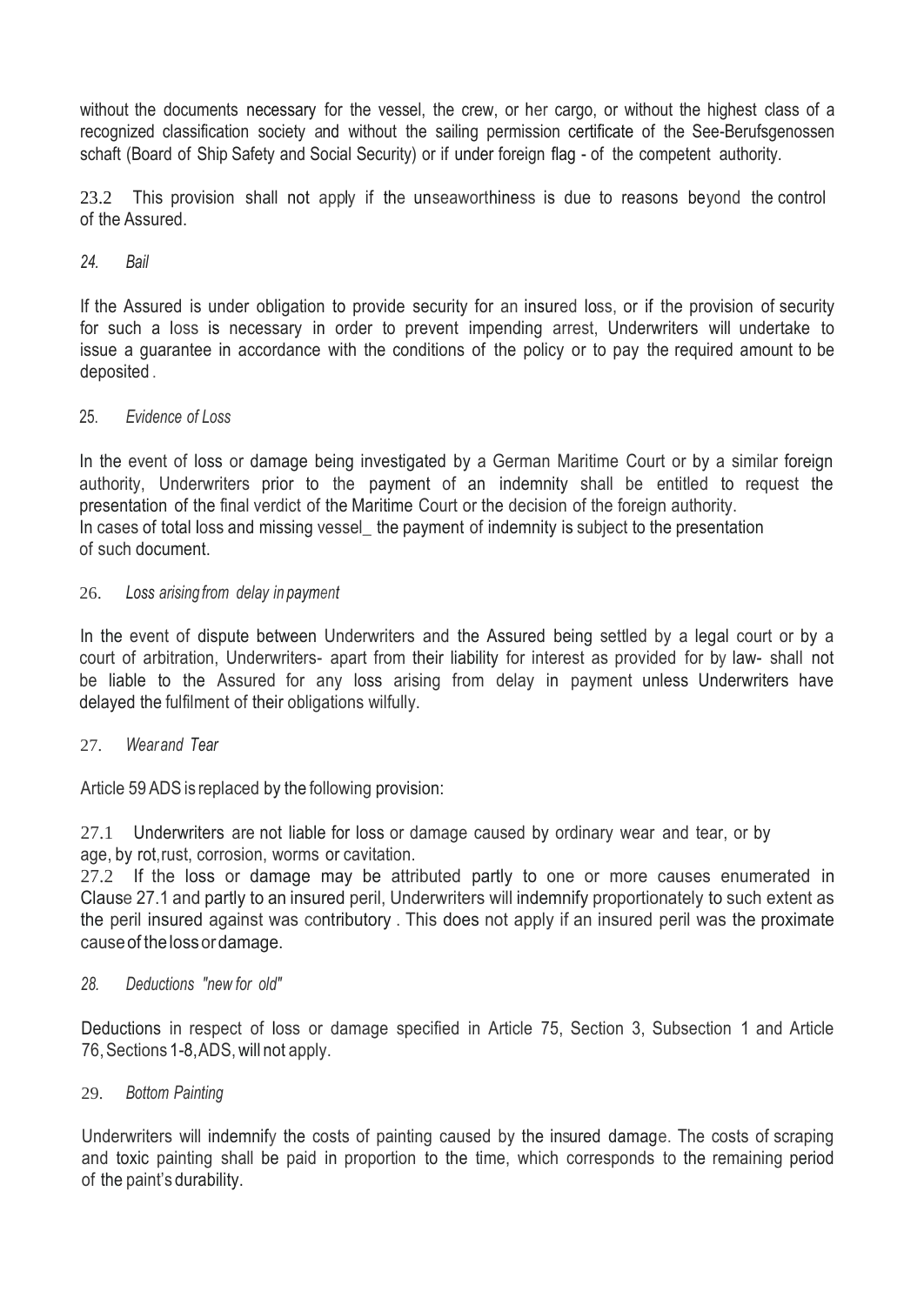# 30. *Tenders*

30.1 On presentation of repair offers by the Assured in accordance with Article 75, Section 1, ADS, Underwriters may immediately

-request that the Assured obtains further offers for the repair of the vessel;Underwriters may also obtain such offer themselves (Tendering);

-request that the vessel be moved to another place for final repair;

-reject the place of repair or the repair yard chosen by the Assured.

30.2 Underwriters will pay compensation to the Assured for the time lost solely as the result of tenders taken in accordance with Clause 30.1. Such an allowance shall only be granted if the repair is carried out in accordance with a tender accepted by Underwriters.

30.3 The tender allowance per day amounts to 1/365of 30% of the sum insured of the vessel.

30.4 Any amount recovered by the Assured for the same period as above

-in respect of fuel, stores, wages and maintenance allowed in general average or on account of the Ballast Ship Clause or in accordance with Article 75, Section 4, ADS

- resulting from a legal or contractual claim against third parties shall be deducted from the tender allowance.

30.5 If,contrary to the request of Underwriters, the Assured does not obtain tenders or fails to give Underwriters the opportunity of proceeding in accordance with Clause 30.1, Underwriters' indemnity payment will be reduced by 15 % of the ascertained claim recoverable under the policy .

30.6 If, despite obtaining tenders, the offer approved by Underwriters is not accepted,

Underwriters ' indemnity shall be limited to such offer plus the costs saved.

# *31 Missing Vessel*

31.1 In the case of a missing vessel, the period of time for the presumption of an actual loss shall be two months as from the day on which the last news about the vessel was received.

31.2 A claim against Underwriters shall be deemed to have arisen at the day on which the last news about the vessel was received.

# 32. *Transfer of Title*

In alteration of Articles 71-73 ADS Underwriters are entitled to decide whether all rights and remedies of the Assured inrespect of the vessel shall be transferred to them.

If Underwriters do not exercise such option until acceptance of the claim, these rights shall not be transferred.

# *33. Repair -Indemnity without repair*

33.1 It is a prerequisite to the Assured's claim for compensation that the repairs be carried out. Article 75,Section 5,ADS, remains unaffected.

33.2 If,subsequent to damage occurred, the vessel obtains a certificate of seaworthiness from the competent classification society, in alteration of Article 75, Section 1, ADS, the repair may be deferred, provided that the damage is ascertained immediately.

33.3 Underwriters are not liable for any increased expenditure resulting from deferred repair.

33.4 Clause 28 shall apply to an indemnity payment as per Article 75, Section 5,ADS.

# *34. Liability to Third Parties*

34.1 Article 78ADS is replaced by the following provision:

341.1 Underwriters will indemnify the Assured for third party liability claims based on legal regulations and caused by movements of the vessel or by any navigational measures directly connected